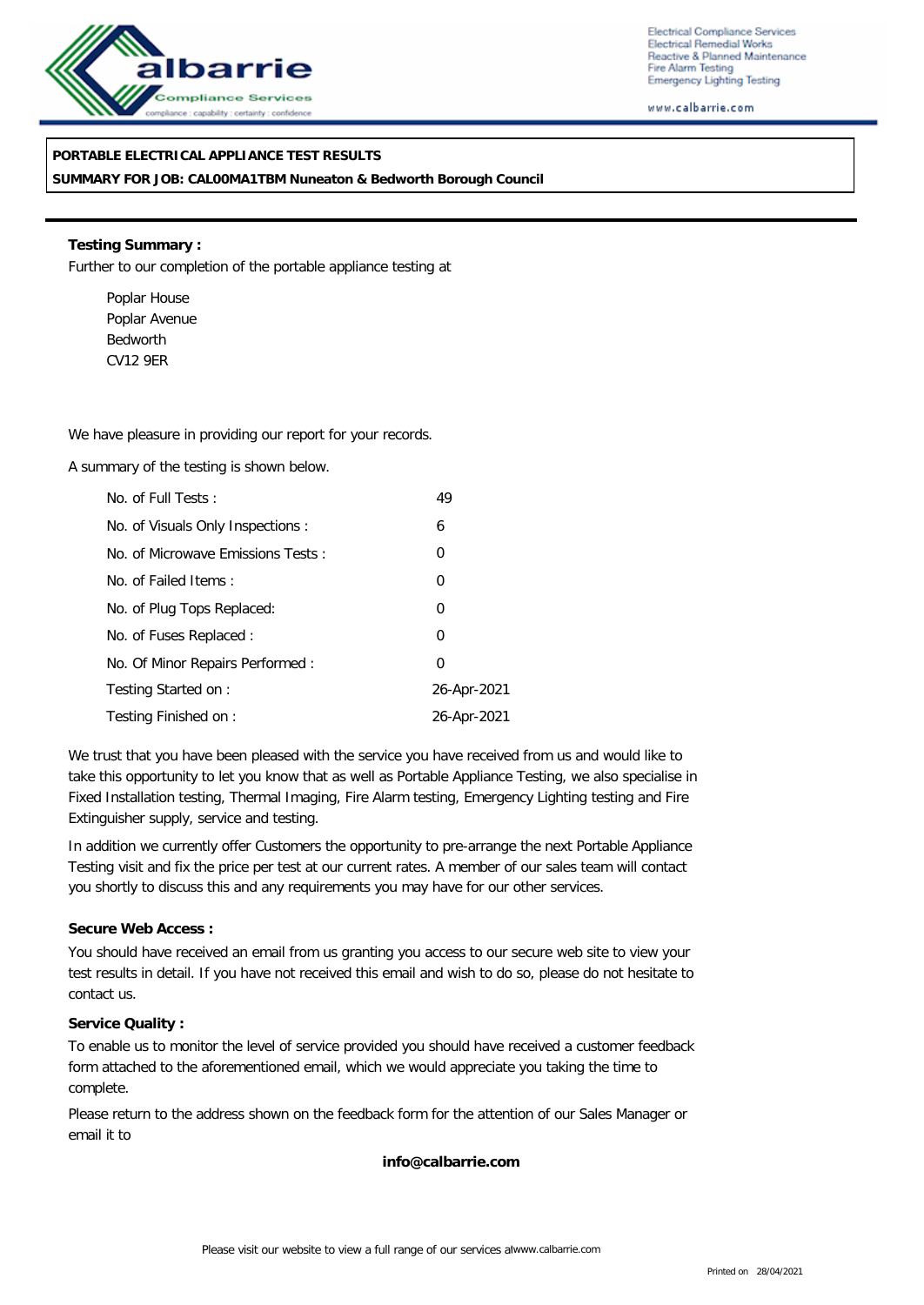

Electrical Compliance Services<br>Electrical Remedial Works<br>Reactive & Planned Maintenance<br>Fire Alarm Testing<br>Emergency Lighting Testing

www.calbarrie.com

# **CUSTOMER ACCEPTANCE**

| works as detailed. | I, the undersigned, confirm that the engineer has attended and carried out / completed to my satisfaction the |                 |
|--------------------|---------------------------------------------------------------------------------------------------------------|-----------------|
| Signature          | Berton                                                                                                        |                 |
| <b>Print Name</b>  | ron boulton                                                                                                   | Date 26/04/2021 |

Printed on 28/04/2021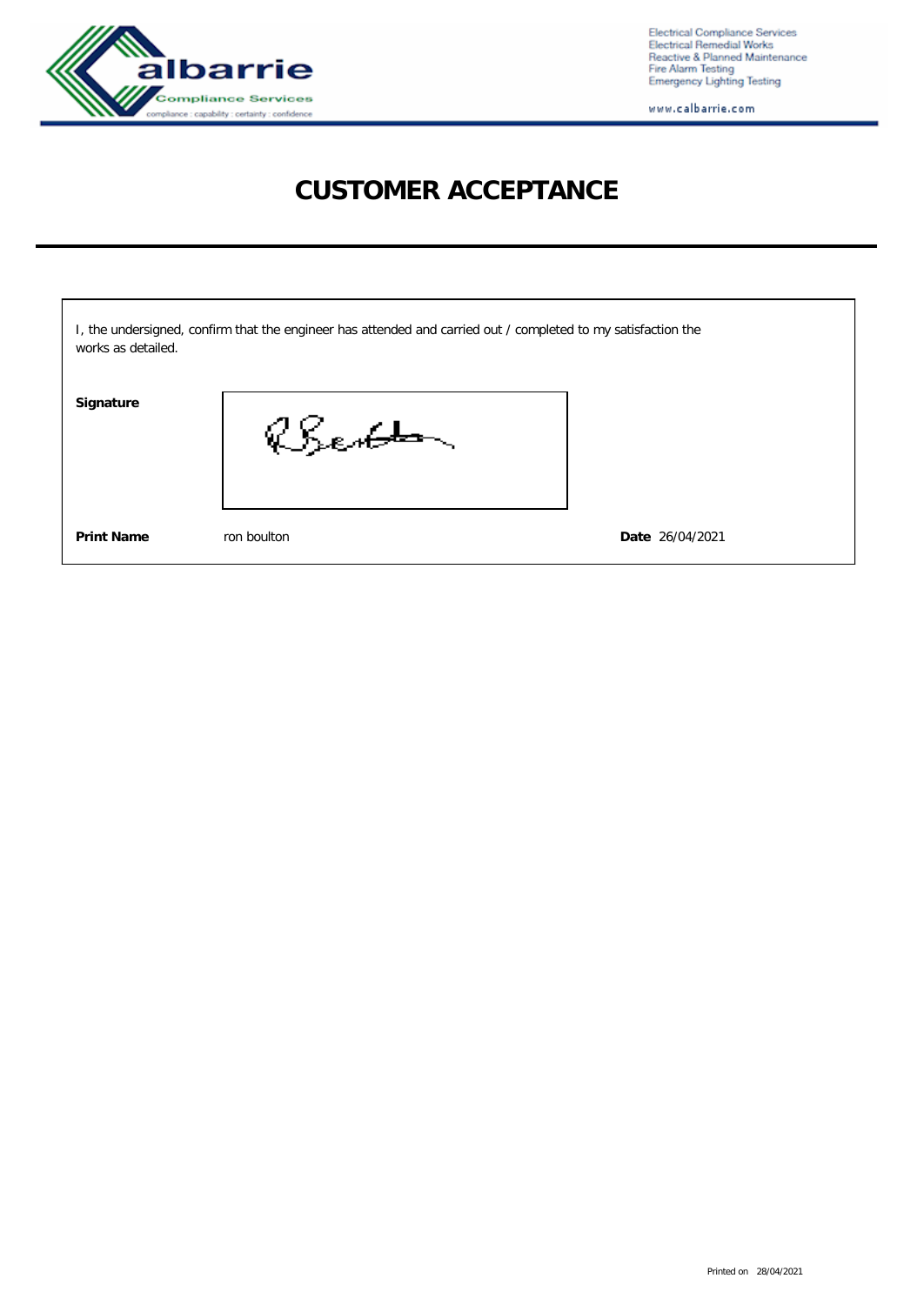

Electrical Compliance Services Electrical Compliance Services<br>Electrical Remedial Works<br>Reactive & Planned Maintenance<br>Fire Alarm Testing<br>Emergency Lighting Testing

www.calbarrie.com

## **PORTABLE ELECTRICAL APPLIANCE TEST RESULTS**

**EQUIPMENT REGISTER FOR JOB: CAL00MA1TBM Nuneaton & Bedworth Borough Council**

| EQUIP NO     | <b>DESCRIPTION</b>    | <b>LOCATION</b>            | <b>FREQ</b>         | LAST        | <b>NEXT</b> | <b>STATUS</b> |
|--------------|-----------------------|----------------------------|---------------------|-------------|-------------|---------------|
| 000000633047 | Sandwich Toaster      | kitchen - Ground           | $12 \text{ mth(s)}$ | 26-Apr-2021 | 26-Apr-2022 | PASS          |
| 000000633048 | slow cooker           | kitchen - Ground           | $12 \text{ mth(s)}$ | 26-Apr-2021 | 26-Apr-2022 | PASS          |
| 000000633049 | Mixer                 | kitchen - Ground           | $12 \text{ mth(s)}$ | 26-Apr-2021 | 26-Apr-2022 | PASS          |
| 000000633050 | Kettle Base           | kitchen - Ground           | $12 \text{ mth(s)}$ | 26-Apr-2021 | 26-Apr-2022 | PASS          |
| 000000633051 | Kettle                | kitchen - Ground           | $12 \text{ mth(s)}$ | 26-Apr-2021 | 26-Apr-2022 | PASS          |
| 000000633052 | Dishwasher            | kitchen - Ground           | $12 \text{ mth(s)}$ | 26-Apr-2021 | 26-Apr-2022 | PASS          |
| 000000633053 | Fridge                | kitchen - Ground           | $12 \text{ mth(s)}$ | 26-Apr-2021 | 26-Apr-2022 | PASS          |
| 000000633054 | Fridge                | kitchen - Ground           | $12 \text{ mth(s)}$ | 26-Apr-2021 | 26-Apr-2022 | PASS          |
| 000000633055 | Microwave             | kitchen - Ground           | $12 \text{ mth(s)}$ | 26-Apr-2021 | 26-Apr-2022 | PASS          |
| 000000633056 | Kettle Base           | kitchen - Ground           | $12 \text{ mth(s)}$ | 26-Apr-2021 | 26-Apr-2022 | PASS          |
| 000000633057 | Kettle                | kitchen - Ground           | $12 \text{ mth(s)}$ | 26-Apr-2021 | 26-Apr-2022 | PASS          |
| 000000633058 | meat slicer           | kitchen - Ground           | $12 \text{ mth(s)}$ | 26-Apr-2021 | 26-Apr-2022 | PASS          |
| 000000633059 | Fan                   | lounge - Ground            | $12 \text{ mth(s)}$ | 26-Apr-2021 | 26-Apr-2022 | PASS          |
| 000000633060 | Vacuum Cleaner        | lounge - Ground            | $12 \text{ mth(s)}$ | 26-Apr-2021 | 26-Apr-2022 | PASS          |
| 000000633061 | <b>Extension Lead</b> | storeroom - Ground         | $12 \text{ mth(s)}$ | 26-Apr-2021 | 26-Apr-2022 | PASS          |
| 000000633062 | Kettle Base           | storeroom - Ground         | $12 \text{ mth(s)}$ | 26-Apr-2021 | 26-Apr-2022 | PASS          |
| 000000633063 | Kettle                | storeroom - Ground         | $12 \text{ mth(s)}$ | 26-Apr-2021 | 26-Apr-2022 | PASS          |
| 000000633064 | <b>Extension Lead</b> | storeroom - Ground         | $12 \text{ mth(s)}$ | 26-Apr-2021 | 26-Apr-2022 | PASS          |
| 000000633065 | <b>IEC</b> Lead       | storeroom - Ground         | $12 \text{ mth(s)}$ | 26-Apr-2021 | 26-Apr-2022 | PASS          |
| 000000633066 | bingo machine         | storeroom - Ground         | $12 \text{ mth(s)}$ | 26-Apr-2021 | 26-Apr-2022 | PASS          |
| 000000633067 | Laminator             | storeroom - Ground         | $12 \text{ mth(s)}$ | 26-Apr-2021 | 26-Apr-2022 | PASS          |
| 000000633068 | Power Supply Unit     | storeroom - Ground         | $12 \text{ mth(s)}$ | 26-Apr-2021 | 26-Apr-2022 | PASS          |
| 000000633069 | <b>Extension Lead</b> | storeroom - Ground         | $12 \text{ mth(s)}$ | 26-Apr-2021 | 26-Apr-2022 | PASS          |
| 000000633070 | steam cleaner         | cleaners cupboard - Ground | $12 \text{ mth(s)}$ | 26-Apr-2021 | 26-Apr-2022 | PASS          |
| 000000633071 | dryer                 | laundry - Ground           | 12 mth(s)           | 26-Apr-2021 | 26-Apr-2022 | PASS          |
| 000000633072 | dryer                 | laundry - Ground           | $12 \text{ mth(s)}$ | 26-Apr-2021 | 26-Apr-2022 | PASS          |
| 000000633073 | Washing Machine       | laundry - Ground           | $12 \text{ mth(s)}$ | 26-Apr-2021 | 26-Apr-2022 | PASS          |
| 000000633074 | Washing Machine       | laundry - Ground           | $12 \text{ mth(s)}$ | 26-Apr-2021 | 26-Apr-2022 | PASS          |
| 000000633075 | Xmas Lights           | storeroom - 1st            | 12 $mth(s)$         | 26-Apr-2021 | 26-Apr-2022 | PASS          |
| 000000633076 | Xmas Lights           | storeroom - 1st            | 12 $mth(s)$         | 26-Apr-2021 | 26-Apr-2022 | PASS          |
| 000000633077 | Power Supply Unit     | storeroom - 1st            | $12 \text{ mth(s)}$ | 26-Apr-2021 | 26-Apr-2022 | PASS          |
| 000000633078 | Power Supply Unit     | storeroom - 1st            | $12 \text{ mth(s)}$ | 26-Apr-2021 | 26-Apr-2022 | PASS          |
| 000000633079 | Lamp                  | guest room - 1st           | 12 $mth(s)$         | 26-Apr-2021 | 26-Apr-2022 | PASS          |
| 000000633080 | Fridge                | cleaners cupboard - 1st    | 12 $mth(s)$         | 26-Apr-2021 | 26-Apr-2022 | PASS          |
| 000000633081 | Kettle Base           | Office - 1st               | $12 \text{ mth(s)}$ | 26-Apr-2021 | 26-Apr-2022 | PASS          |
| 000000633082 | Kettle                | Office - 1st               | $12 \text{ mth(s)}$ | 26-Apr-2021 | 26-Apr-2022 | PASS          |
| 000000633083 | Phone Charger         | Office - 1st               | 12 $mth(s)$         | 26-Apr-2021 | 26-Apr-2022 | PASS          |
| 000000633084 | Power Supply Unit     | Office - 1st               | 12 $mth(s)$         | 26-Apr-2021 | 26-Apr-2022 | PASS          |
| 000000633085 | Class 2 Lead          | Office - 1st               | 12 mth(s)           | 26-Apr-2021 | 26-Apr-2022 | PASS          |

Please visit our website to view a full range of our services at www.calbarrie.com Printed on 28/04/2021 Page 1